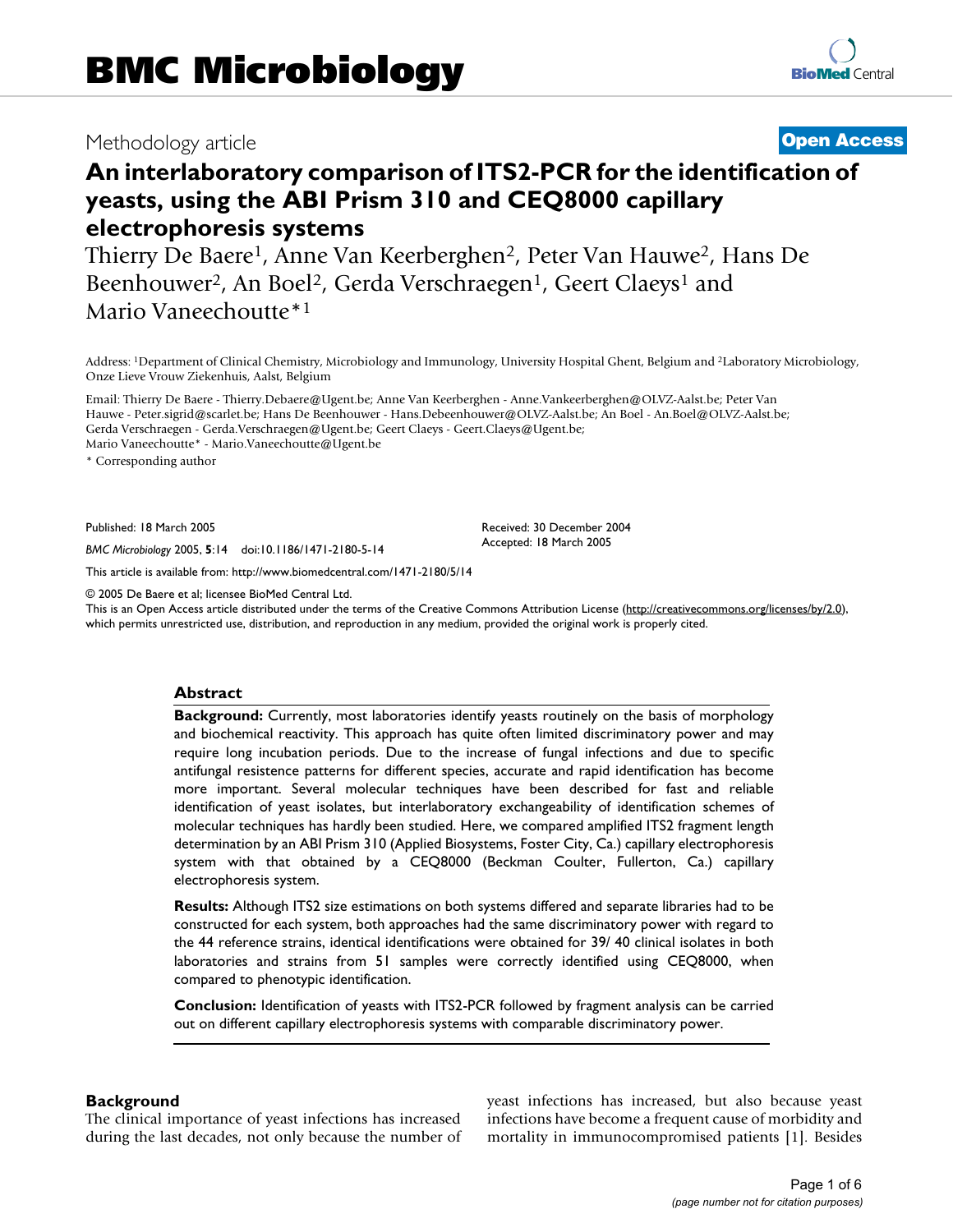the higher frequency there is also an important change in the spectrum of the species causing clinical infections. Whereas *Candida albicans* has long been considered as the clinically most important species of the genus, the occurrence and pathogenic importance of the non-albicans species has been increasing steadily [2]. Because antifungal susceptibility is differing between the species, rapid and reliable identification of the clinical isolates can contribute to an efficient therapy of the patient [3]. The conventional identification of yeast isolates depends on biochemical properties such as assimilation and fermentation reactions and morphology [4], features which are not always stable, which are often not easy to interpret, and which may be time-consuming [5]. Biochemical identification has been standardized and (semi-)automated (e.g. Vitek-2) [6], but this approach equally suffers from the limitations of phenotypic identification in general. As a solution for those problems, several PCR-based methods have been described. Some of these approaches rely on species-specific probes [7,8] – being limited to those species for which probes are available, but most of them are based on amplification using universal fungal primers, followed by post-amplification analysis like probe hybridization [9], sequencing [10,11], restriction analysis [12,13], temperature gradient gel electrophoresis [14] or – most simply and least laborious – fragment length determination [15-18]. In addition, fingerprinting techniques primarily developed for strain typing are also used for identification: RAPD [19] and AFLP [20,21]. Finally, techniques like real-time PCR [22,23], pyrosequencing [24] and Luminex flow cytometry [25] have been used for identification of yeasts.

The principle of Internal Transcribed Spacer 2 (ITS2)-PCR was initially described by Turenne *et al.* [13]. Amplification of the ITS2-PCR is followed by capillary electrophoresis for the precise determination of the fragment length, whereby the length of the fragment is used for identification. Evaluation, adaptation and expansion of the number of species included has been carried out at our laboratory and has resulted in a publicly available database, listing the ITS2-sizes for 39 yeast species [16][http://](http://allserv.ugent.be/~mvaneech/Yeasts.pdf) [allserv.ugent.be/~mvaneech/Yeasts.pdf](http://allserv.ugent.be/~mvaneech/Yeasts.pdf). Subsequently, an interlaboratory evaluation indicated that the ITS2-PCR technique and the database could be exchanged between different laboratories, when using the same electrophoresis platform, i.e. ABI310 (Applied Biosystems, Foster City, Ca.) [17].

Our present aim was to evaluate the interlaboratory exchangeability of the technique between laboratories using different capillary electrophoresis systems, i.e. ABI310 versus CEQ8000 (Beckman Coulter, Fullerton, Ca.), for the size determination of the amplified ITS2-fragments.

### **Results**

### *Construction of an ITS2-length library using CEQ8000*

Since ITS2-fragment length determination on CEQ8000 was expected to be different from that obtained on ABI310, we determined the length of a set of 44 reference strains, representing 33 species and subspecies, using the CEQ8000 capillary electrophoresis apparatus. The obtained lengths on CEQ8000 are listed in Table 1 (Additional file 1) and are compared with the lengths obtained on ABI310, as reported earlier [16], and with the theoretically expected lengths, as derived from published sequences.

It could be observed that the values obtained on the CEQ8000 were always higher than on ABI310. The size differences were in the range of 0.3 basepairs (bp) for *C. neoformans* subsp. *gattii* (strain IHEM 04170) to 7.2 bp for *Malassezia furfur* (strain IHEM 03967), with an average of 2.61 bp (SD 1.31 bp). There was no correlation between fragment size and size difference and there was no constant size difference. As illustrated in Table 1 (Aditional file 1), we could neither establish a correlation between %GC-content of the ITS2-region and migration differences as observed on both machines.

The accuracy of fragment length calculation by CEQ8000 seemed to be somewhat higher than that achieved by ABI310, since in 33 of 44 cases the calculated length on CEQ8000 was closer to the theoretical length than that calculated on ABI310 (Table 1, Additional file 1). Although the absolute lengths obtained on CEQ8000 differed from those on ABI310, fragment length determination of the amplified ITS2 region on CEQ8000 enabled discrimination between the same species that could be differentiated on the ABI310. All species included could be identified to species level, except for the members of the genus *Trichosporon*, for which four of the five tested species had the same ITS2-fragment length. Since none of all other yeast species tested had an ITS2 of this length, the *Trichosporon* species could be identified as a group.

### *Applicability*

The obtained ITS2-fragment lengths for the different species on CEQ8000 (Table 1, Additional file 1) were used as reference values with which ITS2-lengths of unknowns were compared.

ITS2-fragment length determination on the CEQ8000 enabled the identification of the yeasts present in the cultures of 51 clinical samples, of which 5 samples contained different yeast species simultaneously. The following species and mixtures of species were identified: *C. albicans* (n = 12), *C. albicans* + *C. glabrata* (1), *C. albicans* + *C. parapsilosis* (1), *C. glabrata* (11), *C. guilliermondii* (1), *C. kefyr* (1), *C. parapsilosis* (12), *C. tropicalis* (7), *C. tropicalis* + *C. albi-*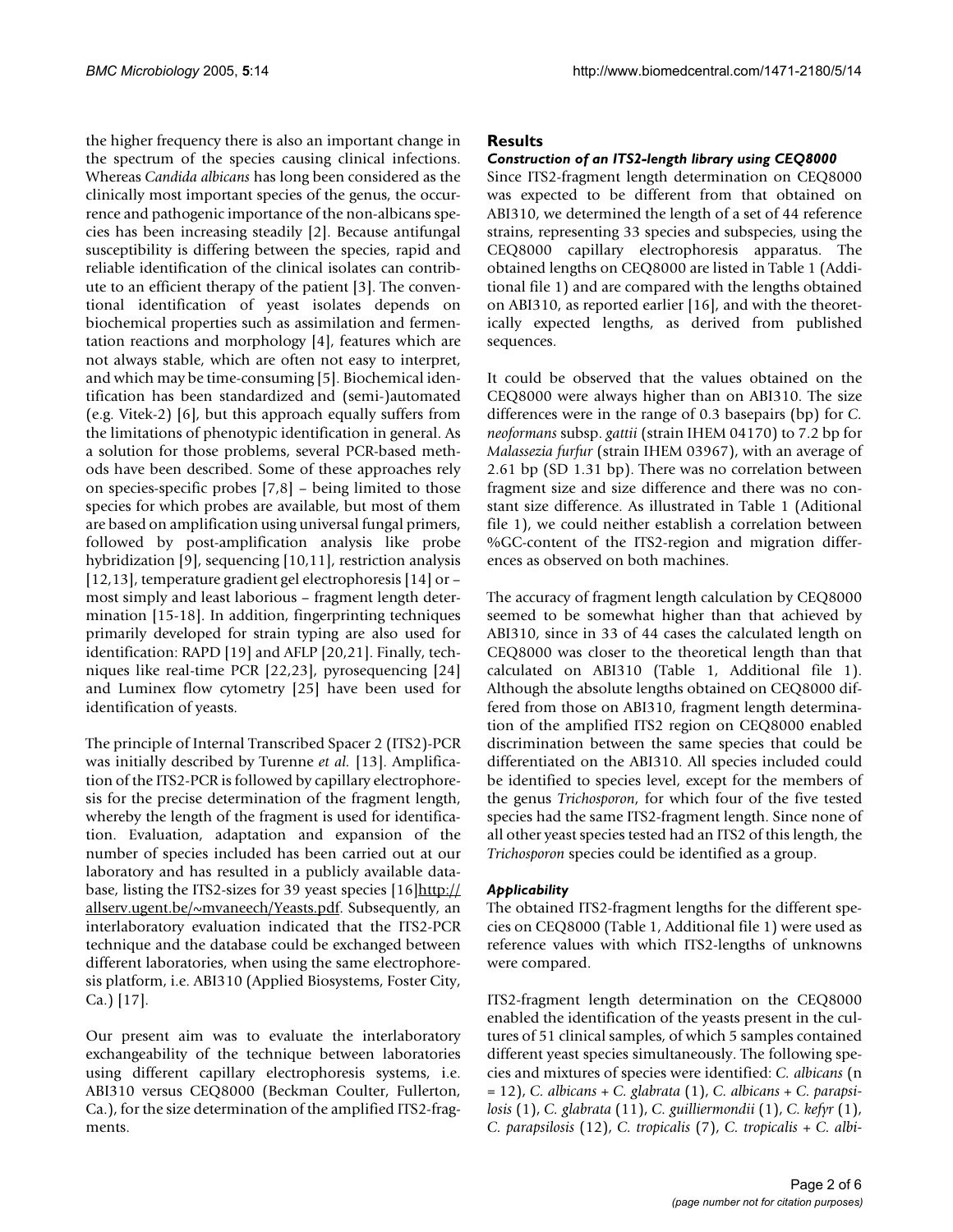*cans* (1), *C. tropicalis* + *C. albicans* + *C. glabrata* (1), *C. tropicalis* + *C. glabrata* (1), *C. krusei* (1), and *Ustilago maydis* (1). No misidentifications occurred, compared to phenotypic identification.

### *Exchangeability of data*

To evaluate the exchangeability of the technique between two laboratories using a different capillary electrophoresis apparatus, clinical strains were exchanged. Laboratory G identified 20 clinical isolates from the Ghent University Hospital on ABI310 and sent these to laboratory A, where identification was carried out on CEQ8000. Laboratory A identified the clinical isolates from 20 cultured samples from the Onze Lieve Vrouw Ziekenhuis Aalst, using the CEQ8000 and sent these to laboratory G, where identification was carried out on ABI310. The results of this comparison are presented in Table 2 (Additional file 2). The identification obtained with ITS2-PCR in both laboratories was in agreement for 39 of the 40 cultures. One culture yielded another identification, respectively as *C. albicans* using the CEQ8000 and as *C. krusei* by means of the ABI310. Retesting at laboratory A indicated that the sample contained a mixture of both species, while repeated culture and retesting at laboratory G yielded again only *C. krusei*.

Based on culture results, one sample (OLVA 5397) was thought to contain a mixture of *C. albicans* and a non-albicans isolate. Both ITS2-PCR identification systems revealed that the mixture contained in fact three species, namely *C. albicans*, *C. tropicalis* and *C. glabrata*.

During this study, one isolate was misidentified in both laboratories using ITS2-PCR. An isolate identified biochemically as *C. dubliniensis*, was identified as *C. krusei* by means of ITS2-PCR in both laboratories. ITS2-sequencing, whereby the obtained sequence was compared to all known sequences in Genbank using BLAST, confirmed the biochemical identification as *C. dubliniensis*. The ITS2 sequence showed highest sequence similarity to *C. dubliniensis*, but contained a 2-bp indel (insertion/deletion) compared to the ITS2 sequence of the *C. dubliniensis* reference strains that had been used to construct the ITS2 length library. Genbank contains 17 ITS2 sequences of *C. dubliniensis*, of which 6 have the 2-bp indel.

The ITS2 size library lists *C. krusei* as having a two bp shorter ITS2 size than that of *C. dubliniensis* and this explains the misidentification. This finding was added to the library, cautioning that in some cases *C. dubliniensis* strains with an aberrant ITS2 fragment length may occur and thus may result in a misidentification as *C. krusei*.

### **Discussion and conclusions**

ITS2-PCR followed by fragment length determination by capillary electrophoresis on ABI310 (Applied Biosystems) has been shown to be a fast and efficient identification technique for clinically important yeast species [16,18] and for which data are exchangeable between laboratories using the same capillary electrophoresis system [17]. Here we evaluated whether comparative discriminatory power could be obtained on another capillary electrophoresis apparatus, *in casu* on CEQ8000, and whether identifications obtained in different laboratories using different capillary electrophoresis systems were identical.

Since the fragment length estimation differs between different capillary electrophoresis systems, it was found necessary to recreate an ITS2 length library for the CEQ8000. The different size estimation most probably results from migration differences between different systems, caused by the usage of different fluorescent labels on the primers and of different polymers in the capillaries. Also the use of different marker fragments may result in differences between calculated lengths. It was observed that size estimations on CEQ8000 were always higher than on ABI310, ranging from 0.3 to 7.2 bp differences, without any notable consistency in the observed differences.

However, differences were constant for each species, such that a new library for CEQ8000 could be constructed. It was found that the species that could be differentiated from each other by ITS2 length determination on ABI310 could also be differentiated by using the CEQ8000.

ITS2-PCR was not very useful for differentiation between species of the genus *Trichosporon*. Identification of *Trichosporon* species was also impossible by ITS2-PCR on the ABI310 [16], and even sequencing of the ITS2 region is not always sufficient for final discrimination between all the species [26]. A more reliable identification of *Trichosporon* spp. can be obtained by sequencing a more variable region like IGS1 (intergenetic spacer region 1) [27] or making use of species specific probes and detection of hybridization in the Luminex flow cytometer [25].

During this study, both an additional problem and an additional possiblity of ITS2 fragment length determination for the identification of yeast species was encountered.

Apparently, strains with aberrant ITS2 lengths occur. Here, a strain of which the biochemical identification as *C. dubliniensis* was confirmed by ITS2-sequence determination was misidentified by both laboratories as *C. krusei*, when identification was based on ITS-length determination. It could be shown that this was the result of a 2 bp indel of the ITS2-region of this strain, an indel which is present in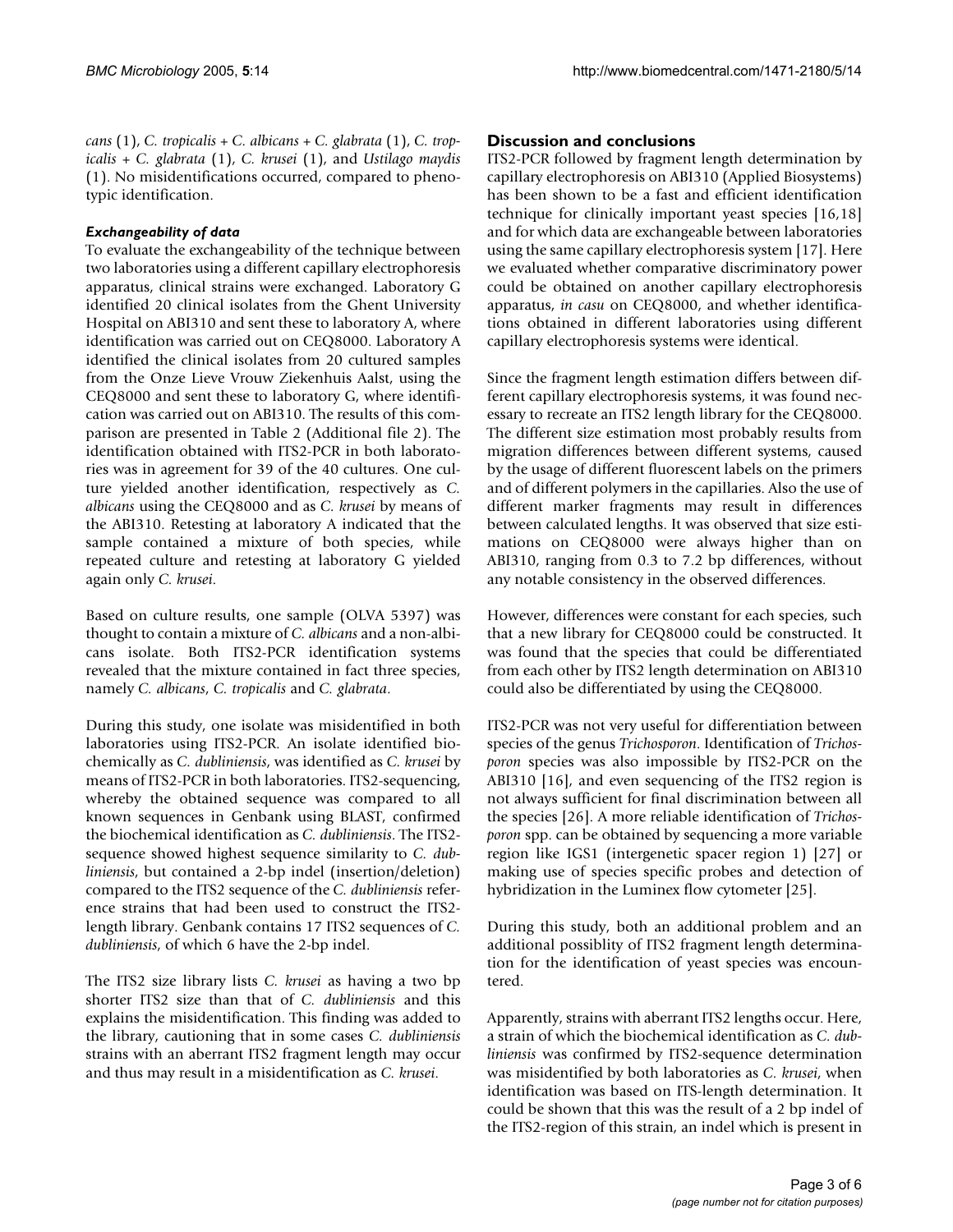6 of the 17 published *C. dubliniensis* sequences. Further research is needed to find out whether the subdivision that can be made on the basis of ITS2-length corresponds to epidemiological or clinical relevance. An additional advantage of ITS2-PCR was observed when a mixed culture was studied. In order to identify the separate species present in mixed cultures, isolation of the cultures is necessary when identification is based on biochemical features or on sequencing of genes. However, when using ITS2-PCR on either CEQ8000 or ABI310, the different species present can be identified immediately, since one will obtain an ITS2-fingerprint composed of several peaks, each with a length corresponding to the respective species present in the mixed sample.

Our results obtained on mixed culture samples indicate that ITS2-PCR could be applied for direct, non culture based, simultaneous detection of different species from a clinical sample. Whether this will be possible, will only depend on the strength of the DNA-extraction method used.

### **Methods**

### *Yeast strains*

A set of 44 reference strains or well-documented strains belonging to 33 species and subspecies, which were reference and type strains from culture collections or for which the correct identification had been obtained by sequencing of the ITS2 region in previous studies [16,17], were used as reference panel (Table 1, Additional file 1).

A series of 40 cultures on Sabouraud agar (Becton Dickinson, Erembodegem, Belgium) – 20 from each hospital – of clinical samples with unknown yeast isolates was also studied. Routine identification of these isolates was carried out using Auxacolor (Sanofi-Pasteur, Marnes-la-Coquette, France) at the Ghent University Hospital (GUH) laboratory (Laboratory G) and using Chromagar (Novolab, Geraardsbergen, Belgium) and API 32C (bioMérieux, Marcy-l'Etoile, France) at the Onze Lieve Vrouw Ziekenhuis Aalst (OLVA) laboratory (Laboratory A).

The selection of 40 cultures contained 43 clinical isolates belonging to the following species: *C. albicans* (n = 9), *C. dubliniensis* (1), *C. glabrata* (5), *C. guilliermondii* (3), *C. kefyr* (2), *C. lusitaniae* (1), *C. parapsilosis* (8), *C. rugosa* (1), *C. tropicalis* (6), *Debaryomyces hansenii* (1), *C. krusei* (5) and *Ustilago maydis* (1). All 40 culture plates were exchanged between laboratories, to study whether the identifications obtained in one laboratory could be confirmed in the other.

### *DNA-extraction, PCR, capillary electrophoresis and analysis*

*a. DNA-extraction*

#### *Laboratory A*

DNA was extracted by alkaline lysis. A loopful (1µl inoculation needle) of yeast colonies was suspended in 40 µl of 0.05 M NaOH / 0.25 M SDS and incubated for 15 minutes at 95°C, whereafter 500 µl milliQ water was added.

### *Laboratory G*

DNA-extraction was carried out using a boilling-freezing method. A loopful of yeast colonies was suspended in 250 µl TE-buffer, heated for 15 minutes at 95°C and immediately frozen at -70°C for at least 15 minutes.

## *b. PCR*

### *Laboratory A*

PCR reactions were carried out in 50 µl reactions containing 10 µl yeast DNA extract, 1 x PCR buffer (Invitrogen, Carlsbad, Ca.), 0.2 mM of each dNTP, 1.5 mM  $MgCl<sub>2</sub>$ , 5 U of *Taq* polymerase (Invitrogen) and 0.5 µM of primers ITS4 TCCTCCGCTTATTGATATGC) and ITS86 (GTGAAT-CATCGAATCTTTGAAC). Primer ITS86 was labeled with Beckman dye D4 (Proligo, Boulder, Co.). The amplification was carried out with the following protocol: 5 min at 94°C, 30 cycli of 1 min at 94°C, 1 min at 55°C and 1 min at 72°C and a final extension of 7 min at 72°C, followed by cooling at 4°C.

### *Laboratory G*

PCR reactions were carried out in 25 µl reactions containing 2.5 µl yeast DNA extract, PCR Master Mix (Qiagen, Hilden, Germany) and 0.5 µM of primers ITS4 and ITS86 (sequence see above). Primer ITS86 was HEX-labeled (Applied Biosystems). The amplification was carried out with the following protocol: 5 min at 94°C, 30 cycli of 1 min at 94°C, 1 min at 55°C and 1 min at 72°C and a final extension of 7 min at 72°C, followed by cooling at 4°C.

### *c. Capillary electrophoresis*

### *Laboratory A*

Capillary electrophoresis was performed on the eight capillary system CEQ8000. PCR products were diluted tenfold in nuclease-free water (Sigma, St. Louis, Mo.). Four µl of the PCR dilution was combined with 40 µl of SLS loading mix (deionized formamide, Analis, Namur, Belgium) and 0.5 µl of the CEQ DNA Size standard kit-600 (Analis). Samples were run on the CEQ8000 under the standard method FRAG-4: capillary temperature of 50°C, denaturing temperature of 90°C for 120 seconds, injection voltage of 2.0 kV for 30 seconds and separation voltage of 4.8 kV for 60 minutes. The total running time for one row of eight samples was 85 minutes.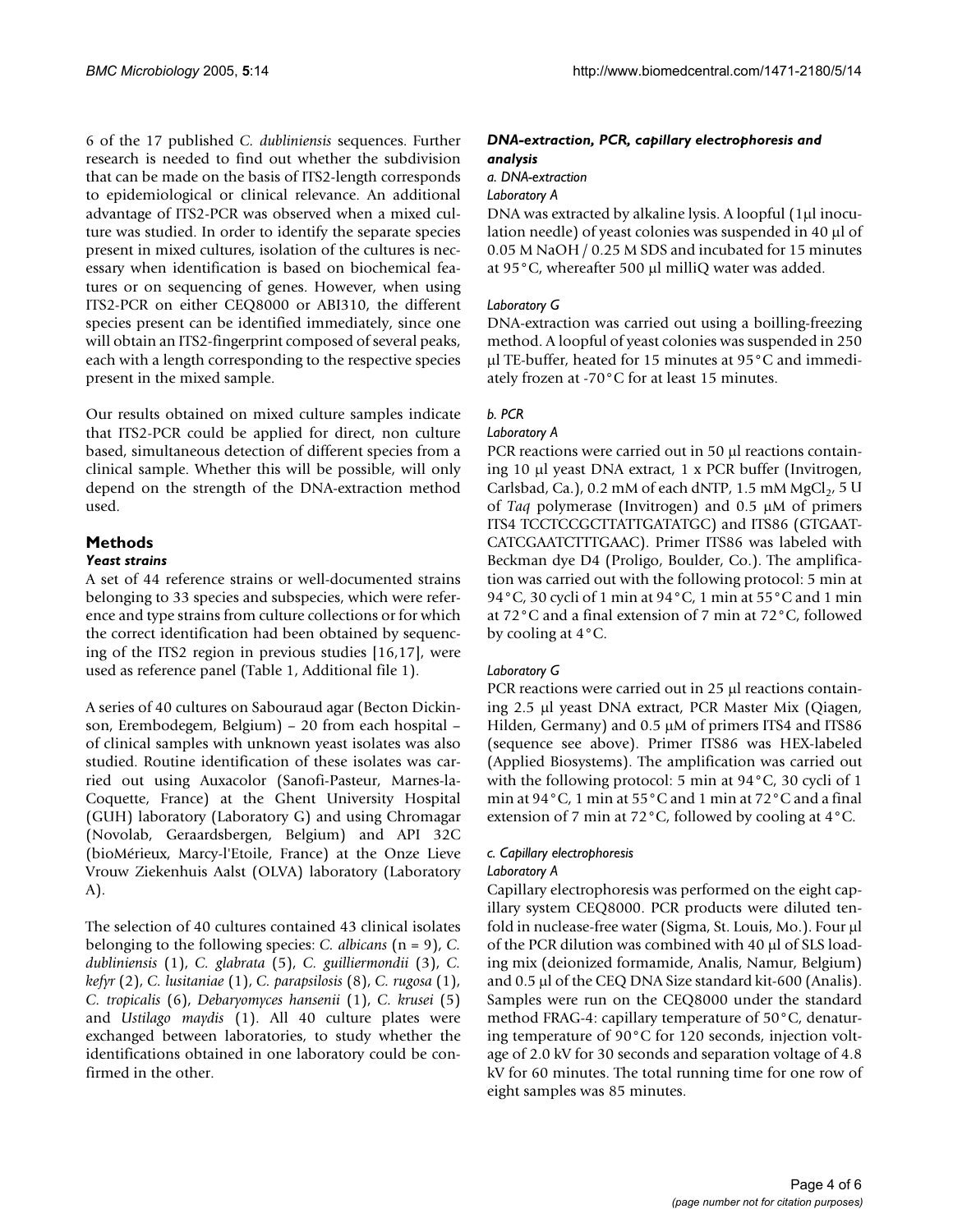### *Laboratory G*

The capillary electrophoresis apparatus used was the ABI Prism 310 Genetic Analyser (Applied Biosystems, Foster City, Ca.). Electrophoresis was done in a single capillary, filled with liquid polymer (POP-4: Performance Optimized Polymer, Applied Biosystems). One µl of the PCRproduct was added to the electrophoresis mixture (0.1 µl HD 400 marker, 0.3 µl of the ROX-500 marker (both from Applied Biosystem) and 12.1 µl of deionized formamide. All samples were first denaturated (2 min 95°C) before placement on the capillary. Injection of the sample was carried out at 5 kV for 10 sec, followed by an electrophoreis at 60°C and 15 kV, during 35 min.

### *d. Size determination of the fragment length, followed by identification*

At laboratory A, the size and identity of the amplified ITS2-fragment was determined by the Fragment Analysis Module of the CEQ8000. The specific parameters concerning the marker standard used and the reference library, containing the ITS2 fragment lengths of the reference strains needed for identification, have to be selected by the user. The program then automatically calculates the size of the amplified ITS2-fragment by means of the known lengths of the fragments of the CEQ DNA Size standard kit-600 (Analis). This calculated fragment length is then compared to the ITS2 fragment lengths present in the selected library and as a result, the Fragment Analysis Module of the CEQ8000 gives an identification of the unknown strain.

At laboratory G, the derivation of the fragment length is carried out by the Gene Scan analysis software (Applied Biosystems). The results were presented in a table indicating length and intensity of the observed fragments. The inhouse software BaseHopper [16] enables to compare the obtained fragment length to those lengths present in the ITS2-database.

### **Authors' contributions**

GC, GV, AB and HD were responsible for sample collection and initial biochemical identification. TDB, PVH and AV carried out moleculair biological identification, analysis of the data. TDB, AV and MV drafted the manuscript. All authors read and approved the final manuscript.

### **Additional material**

### **Additional File 1**

*Table 1. List of reference strains used, with the ITS2 fragment lengths obtained on CEQ8000 and ABI310 capillaries, and theoretical fragment lengths as calculated using Genbank seqeunces. a: ATCC: American Type Culture Collection, Rockville, Md.; AZB: Algemeen Ziekenhuis Jette Brussel, Belgium; DGG: Veterinary Medicine (Diergeneeskunde), University Ghent, Belgium; HHR: Heilig Hartziekenhuis, Roeselare, Belgium; IHEM: Institute Hygiene Epidemiology Mycology; GUH : Ghent University Hospital, Belgium. b: CEQ-TL: Difference between ITS2-length as determined on CEQ8000 with that as calculated from GenBank sequences (TL: theoretical length); ABI-TL: difference between ITS2 length as determined on ABI310 with that as calculated from GenBank sequences.*

Click here for file

[\[http://www.biomedcentral.com/content/supplementary/1471-](http://www.biomedcentral.com/content/supplementary/1471-2180-5-14-S1.pdf) 2180-5-14-S1.pdf]

### **Additional File 2**

*Table 2. Comparison of the identifications obtained independently on ABI310 and CEQ8000 in the two different laboratories. a: Confirmed: the identification was first obtained in the other laboratory and confirmed by this laboratory. b: Results of two independent tests are separated by slash.*

Click here for file

[\[http://www.biomedcentral.com/content/supplementary/1471-](http://www.biomedcentral.com/content/supplementary/1471-2180-5-14-S2.pdf) 2180-5-14-S2.pdf]

### **Acknowledgements**

We are thankful to Nicole Nolard and Danielle Swinne of the Scientific Institute of Public Health, Mycology Section (Brussels, Belgium) for the use of the reference strains of the IHEM collection. We also would like to thank Richard Summerbell of the Centraal Bureau voor Schimmelculturen, Utrecht, The Netherlands for taxonomic advice. Thierry De Baere is indebted to the Fund for Scientific Research – Flanders (FWO) for a position as postdoctoral fellow.

#### **References**

- 1. Martin GS, Mannino DM, Eaton S, Moss M: **[The epidemiology of](http://www.ncbi.nlm.nih.gov/entrez/query.fcgi?cmd=Retrieve&db=PubMed&dopt=Abstract&list_uids=12700374) [sepsis in the United States from 1979 through 2000.](http://www.ncbi.nlm.nih.gov/entrez/query.fcgi?cmd=Retrieve&db=PubMed&dopt=Abstract&list_uids=12700374)** *New Engl J Med* 2003, **348:**1546-1554.
- 2. Viscoli C, Girmenia C, Marinus A, Collette L, Martino P, Vandercam B, Doyen C, Lebeau B, Spence D, Krcmery B, De Pauw B, Meunier F: **[Candidemia in cancer patients: a prospective, multicenter](http://www.ncbi.nlm.nih.gov/entrez/query.fcgi?cmd=Retrieve&db=PubMed&dopt=Abstract&list_uids=10452637) surveillance study by the Invasive Fungal Infection Group (IFIG) of the European Organization for Research and [Treatment of Cancer \(EORTC\).](http://www.ncbi.nlm.nih.gov/entrez/query.fcgi?cmd=Retrieve&db=PubMed&dopt=Abstract&list_uids=10452637)** *Clin Infect Dis* 1999, **28:**1071-1079.
- 3. Verweij PE, Breuker IM, Rijs AJ, Meis JF: **[Comparative study of](http://www.ncbi.nlm.nih.gov/entrez/query.fcgi?cmd=Retrieve&db=PubMed&dopt=Abstract&list_uids=10474518) [seven commercial yeast identification systems.](http://www.ncbi.nlm.nih.gov/entrez/query.fcgi?cmd=Retrieve&db=PubMed&dopt=Abstract&list_uids=10474518)** *J Clin Pathol* 1999, **52:**271-273.
- 4. Del Castillo L, Bikandi J, Nieto A, Quindos G, Sentandreu R, Ponton J: **Comparison of morphotypic and genotypic methods for strain delineation in** *Candida***[.](http://www.ncbi.nlm.nih.gov/entrez/query.fcgi?cmd=Retrieve&db=PubMed&dopt=Abstract&list_uids=9470410)** *Mycoses* 1997, **40:**445-450.
- 5. Wadlin JK, Hanko G, Stewart R, Pape J, Nachamkin I: **[Comparison](http://www.ncbi.nlm.nih.gov/entrez/query.fcgi?cmd=Retrieve&db=PubMed&dopt=Abstract&list_uids=10325356) [of three commercial systems for identification of yeasts](http://www.ncbi.nlm.nih.gov/entrez/query.fcgi?cmd=Retrieve&db=PubMed&dopt=Abstract&list_uids=10325356) [commonly isolated in the clinical microbiology laboratory.](http://www.ncbi.nlm.nih.gov/entrez/query.fcgi?cmd=Retrieve&db=PubMed&dopt=Abstract&list_uids=10325356)** *J Clin Microbiol* 1999, **37:**1967-1970.
- 6. Graf B, Adam T, Zill E, Gobel UB: **[Evaluation of the VITEK 2 sys](http://www.ncbi.nlm.nih.gov/entrez/query.fcgi?cmd=Retrieve&db=PubMed&dopt=Abstract&list_uids=10790099)[tem for rapid identification of yeasts and yeast-like organ](http://www.ncbi.nlm.nih.gov/entrez/query.fcgi?cmd=Retrieve&db=PubMed&dopt=Abstract&list_uids=10790099)[isms.](http://www.ncbi.nlm.nih.gov/entrez/query.fcgi?cmd=Retrieve&db=PubMed&dopt=Abstract&list_uids=10790099)** *J Clin Microbiol* 2000, **38:**1782-1785.
- 7. Martin C, Roberts D, Van Der Weide M, Rossau R, Jannes G, Smith T, Maher M: **[Development of a PCR-based line probe assay for](http://www.ncbi.nlm.nih.gov/entrez/query.fcgi?cmd=Retrieve&db=PubMed&dopt=Abstract&list_uids=11015393)**